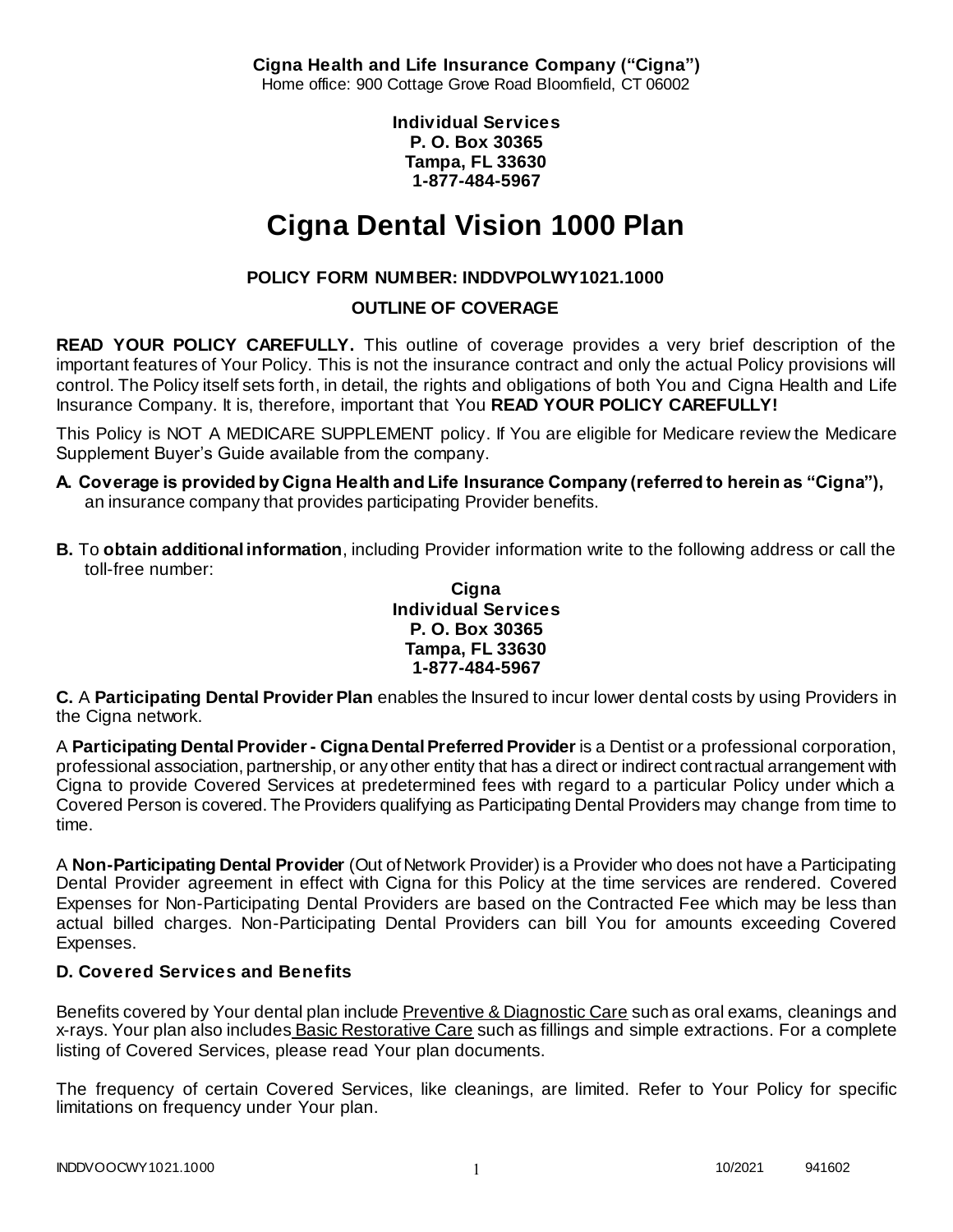### **Benefit Schedule**

The benefits outlined in the table below show the payment percentages for Covered Expenses **AFTER** any applicable Deductibles have been satisfied unless otherwise stated.

# **CIGNA DENTAL AND VISION INSURANCE** *The Schedule*

### **For You and Your Dependents**

#### **The Schedule – Dental Benefits**

If You select a Participating Dental Provider, Your cost will be less than if You select a Non-Participating Dental Provider.

#### **Emergency Services**

The Benefit Percentage payable for Emergency Services charges made by a Non-Participating Dental Provider is the same Benefit Percentage as for Participating Dental Provider Charges. Dental Emergency services are required immediately to either alleviate pain or to treat the sudden onset of an acute dental condition. These are usually minor procedures performed in response to serious symptoms, which temporarily relieve significant pain, but do not effect a definitive cure, and which, if not rendered, will likely result in a more serious dental or medical complication.

#### **Dental Deductibles**

Dental Deductibles are expenses to be paid by You or Your Dependent. Dental Deductibles are in addition to any Coinsurance. Once the Dental Deductible maximum in The Schedule has been reached You and Your family need not satisfy any further dental deductible for the rest of that year.

#### **Participating Dental Provider Payment**

Participating Dental Provider services are paid based on the Contracted Fee agreed upon by the Provider and Cigna.

**Non-Participating Dental Provider Payment** Non-Participating Dental Provider services are paid based on the Contracted Fee.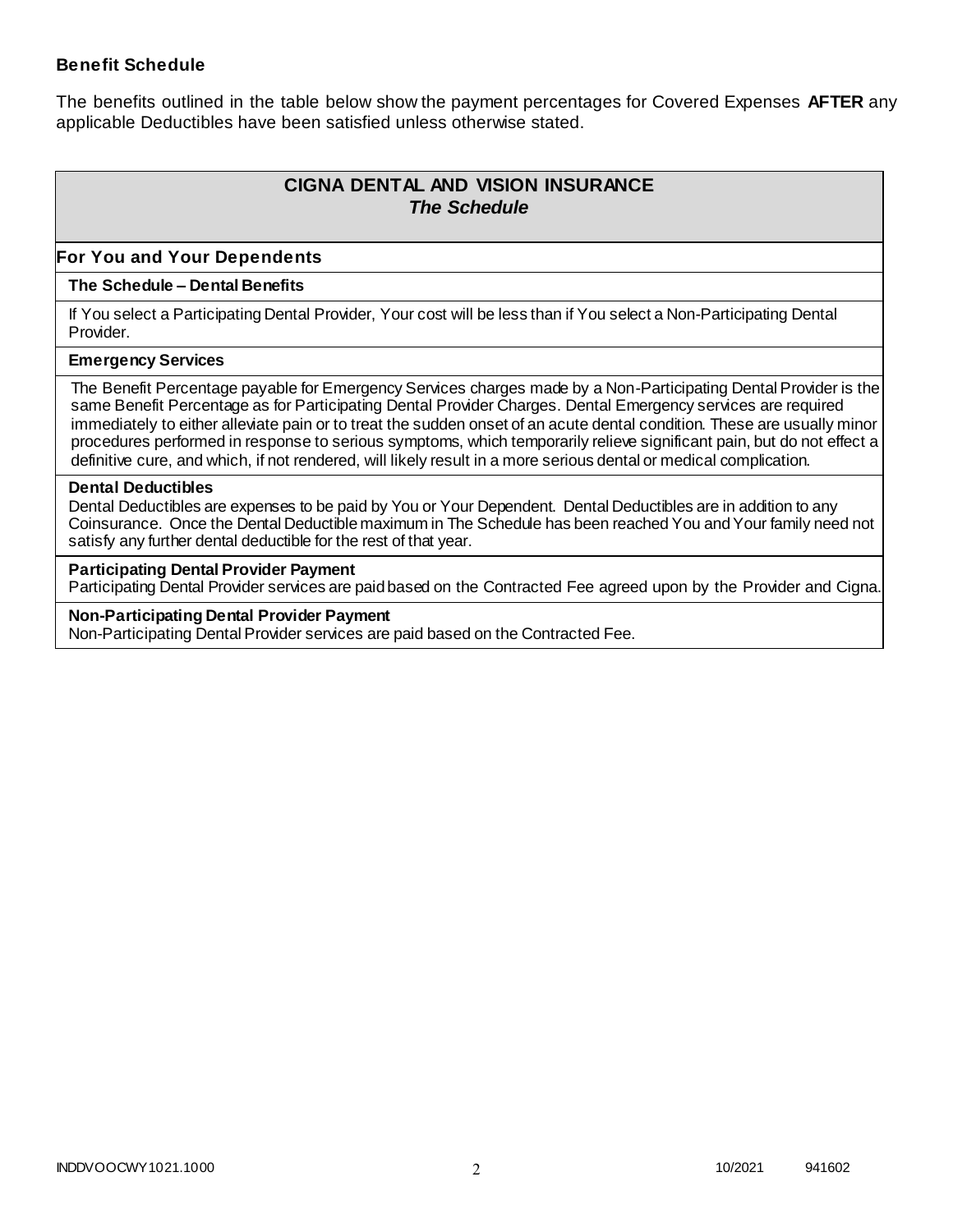| <b>DENTAL BENEFIT HIGHLIGHTS</b>                                                                                                                              |                                                  |
|---------------------------------------------------------------------------------------------------------------------------------------------------------------|--------------------------------------------------|
| Classes I, II<br><b>Calendar Year Maximum</b>                                                                                                                 | \$1,000 per person                               |
| <b>Calendar Year Dental Deductible</b><br>Individual                                                                                                          | \$50 per person                                  |
|                                                                                                                                                               | Not Applicable to Class I                        |
| <b>Family Maximum</b>                                                                                                                                         | \$150 per family                                 |
|                                                                                                                                                               | Not Applicable to Class I                        |
| <b>Class I</b>                                                                                                                                                | The Percentage of Covered Expenses the Plan Pays |
| Preventive Care<br>Oral Exams<br>Routine Cleanings<br>Routine X-rays<br><b>Fluoride Application</b><br><b>Sealants</b><br>Space Maintainers (non-orthodontic) | 100%                                             |
| <b>Class II</b>                                                                                                                                               | The Percentage of Covered Expenses the Plan Pays |
| <b>Basic Restorative</b><br>Fillings<br>Oral Surgery, Simple Extractions<br>Emergency Care to Relieve Pain<br>Non-Routine X-rays                              | 70% after dental deductible                      |

| The Schedule - Vision Benefits                                                                  |                                                                                         |
|-------------------------------------------------------------------------------------------------|-----------------------------------------------------------------------------------------|
| <b>VISION BENEFIT HIGHLIGHTS,</b>                                                               |                                                                                         |
| Eye Examinations, including refraction                                                          | The plan pays 30% of expenses, not to exceed a \$50 calendar<br>year maximum per person |
| Materials (corrective eyeglasses or contact<br>lenses, including fittings and follow-up visits) | \$100 calendar year maximum per person                                                  |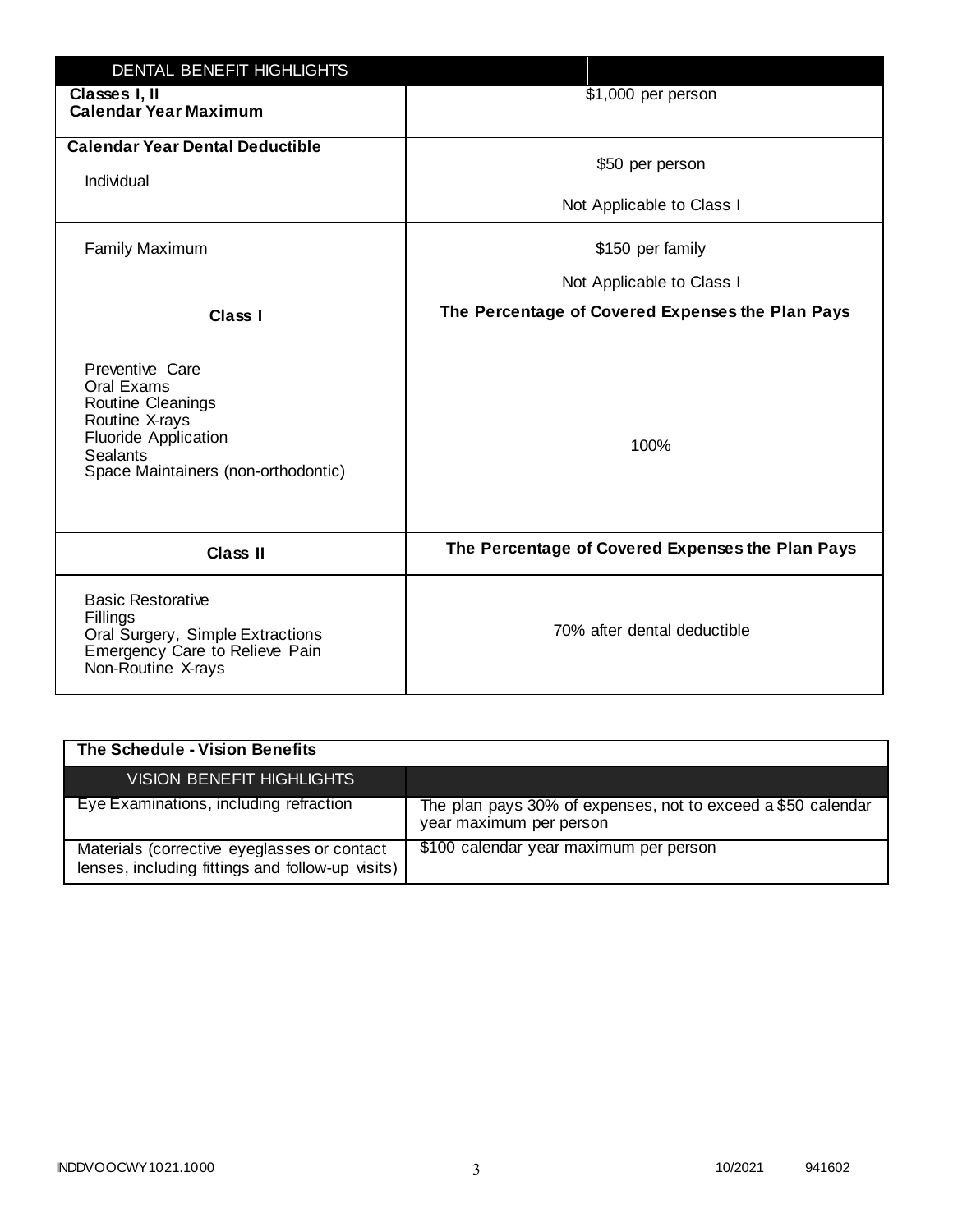# **Waiting Periods**

There is no waiting period for Class I or II dental benefits or for vision benefits.

### **Missing Teeth Limitation**

There is no payment for replacement of teeth that are missing when a person first becomes insured.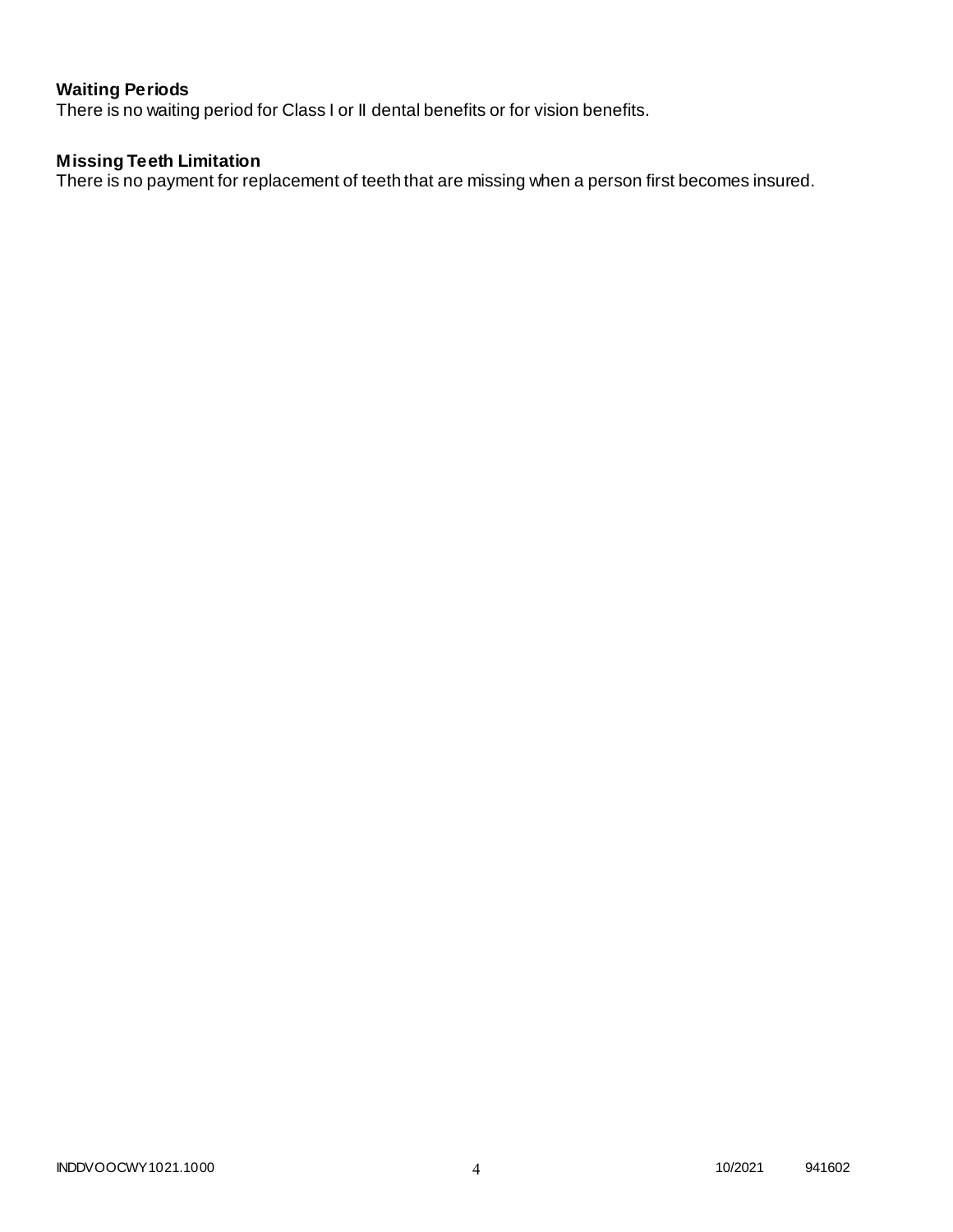## **E. Insured's Financial Responsibility**

The Insured is responsible for paying the monthly or quarterly premium on a timely basis. The Insured is also responsible to pay Providers for charges that are applied to the Deductibles, Coinsurance, and any amounts charged by Non-Participating Dental Providers in excess of the Contracted Fee. In addition, any charges for Medically Necessary and/or Dentally Necessary items that are excluded under the Policy are the responsibility of the Insured.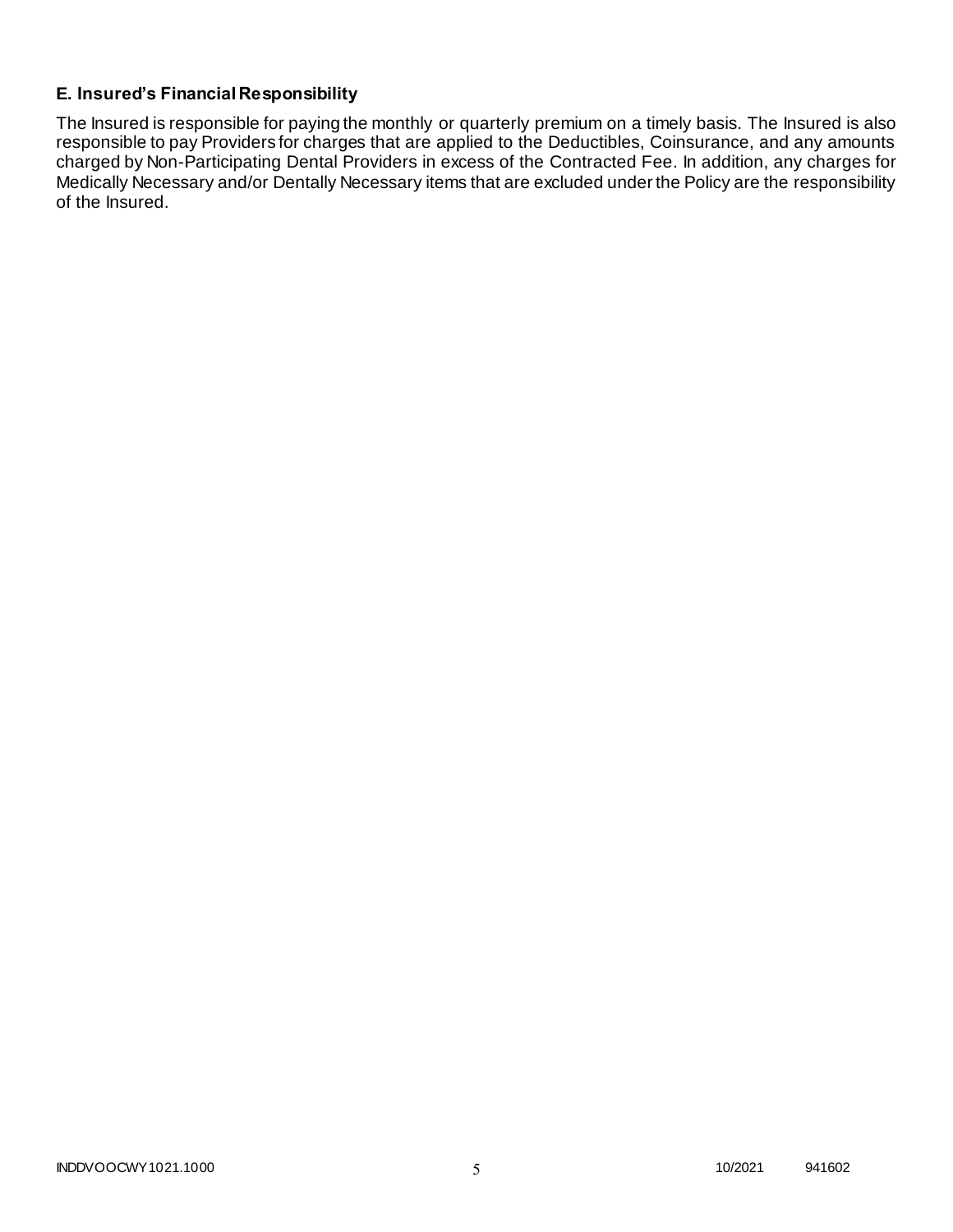# **F. Exclusions And Limitations: What Is Not Covered By This Policy**

# **Expenses Not Covered**

Covered Expenses will not include, and no payment will be made for:

- procedures which are not included in the list of Covered Dental Services or Covered Vision Services;
- cone beam imaging;
- instruction for plaque control, oral hygiene and diet;
- core build-ups;
- veneers;
- precious or semi-precious metals for crowns, bridges and abutments;
- restoration of teeth which have been damaged by erosion, attrition or abrasion;
- bite registrations; precision or semi-precision attachments; or splinting;
- implants or implant related services;
- orthodontic treatment, except for the treatment of cleft lip and cleft palate;
- general anesthesia or intravenous sedation, when used for the purposes of anxiety control or patient management is not covered; may be considered only when medically or dentally necessary and when in conjunction with covered complex oral surgery;
- athletic mouth guards;
- services performed solely for cosmetic reasons;
- personalization or decoration of any dental device or dental work;
- replacement of an appliance per benefit quidelines;
- services that are medical in nature;
- services and supplies received from a hospital;
- prescription drugs;
- plano lenses;
- VDT (video display terminal)/computer eyeglass benefit;
- medical or surgical treatment of the eyes;
- any type of corrective vision surgery, including LASIK surgery, radial ketatonomy (RK), automated lamellar keratoplasty (ALK), or conductive keratoplasty (CK);
- Orthoptic or vision training and any associated supplemental testing;
- any eye examination, or any corrective eyewear, required by an employer as a condition of employment;
- safety eyewear;
- sub-normal vision aids or non-prescription lenses; or
- Magnification or low vision aids not shown as covered in the Schedule of Vision Coverage.

# **General Limitations**

No payment will be made for expenses incurred for You or any one of Your Dependents:

- For services not specifically listed as Covered Services in this Policy;
- For services or supplies that are not Medically Necessary;
- For services received before the Effective Date of coverage;
- For services received after coverage under this Policy ends;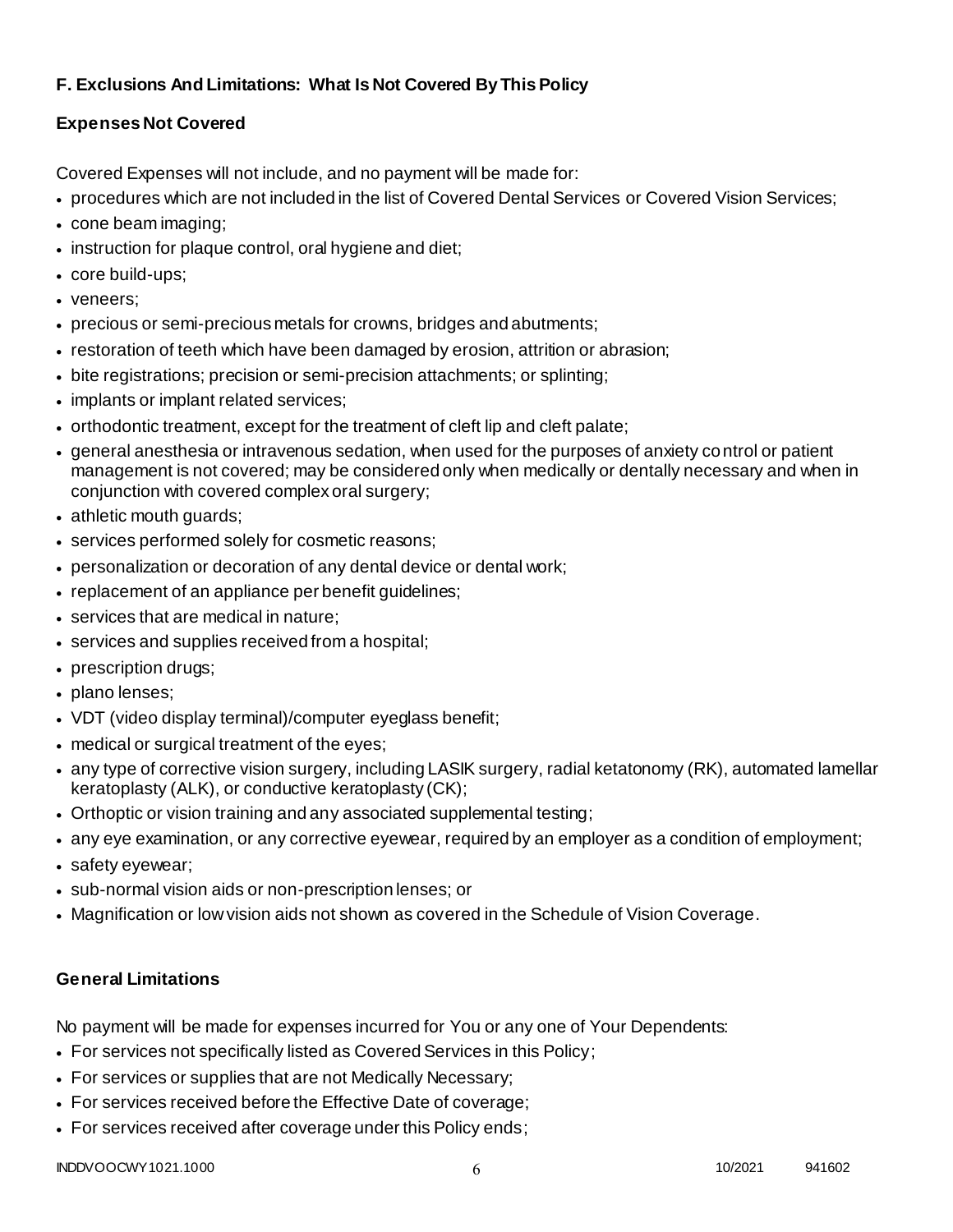- For services for which You have no legal obligation to pay or for which no charge would be mad e if You did not have insurance coverage;
- For Professional services or supplies received or purchased directly or on Your behalf by anyone, including a Provider, from any of the following:
	- **•** Yourself or Your employer;
	- a person who lives in the Covered Person's home, or that person's employer;
	- a person who is related to the Covered Person by blood, marriage or adoption, or that person's employer.
- for or in connection with an Injury arising out of, or in the course of, any employment for wage or profit;
- for or in connection with a Sickness which is covered under any workers' compensation or similar law;
- for charges made by a Hospital owned or operated by or which provides care or performs services for, the United States Government, if such charges are directly related to a condition which occurred while serving in the military or an associated auxiliary unit;
- services or supplies received due to an act of war, declared or undeclared while serving in the military or an associated auxiliary unit;
- to the extent that payment is unlawful where the person resides when the expenses are incurred;
- for charges which the person is not legally required to pay;
- for charges which would not have been made if the person had no insurance;
- to the extent that billed charges exceed the rate of reimbursement as described in the Schedule;
- for charges for unnecessary care, treatment or surgery;
- to the extent that You or any of Your Dependents is in any way paid or entitled to payment for those expenses by or through a public program, other than Medicaid;
- for or in connection with experimental procedures or treatment methods not approved by the American Dental Association or the appropriate dental specialty society;
- Procedures that are a covered expense under any other plan which provides dental or vision benefits;
- To the extent that benefits are paid or payable for those expenses under the mandatory part of any auto insurance policy written to comply with a "no-fault" insurance law or an uninsured motorist insurance law. Cigna will take into account any adjustment option chosen under such part by You or any one of Your Dependents.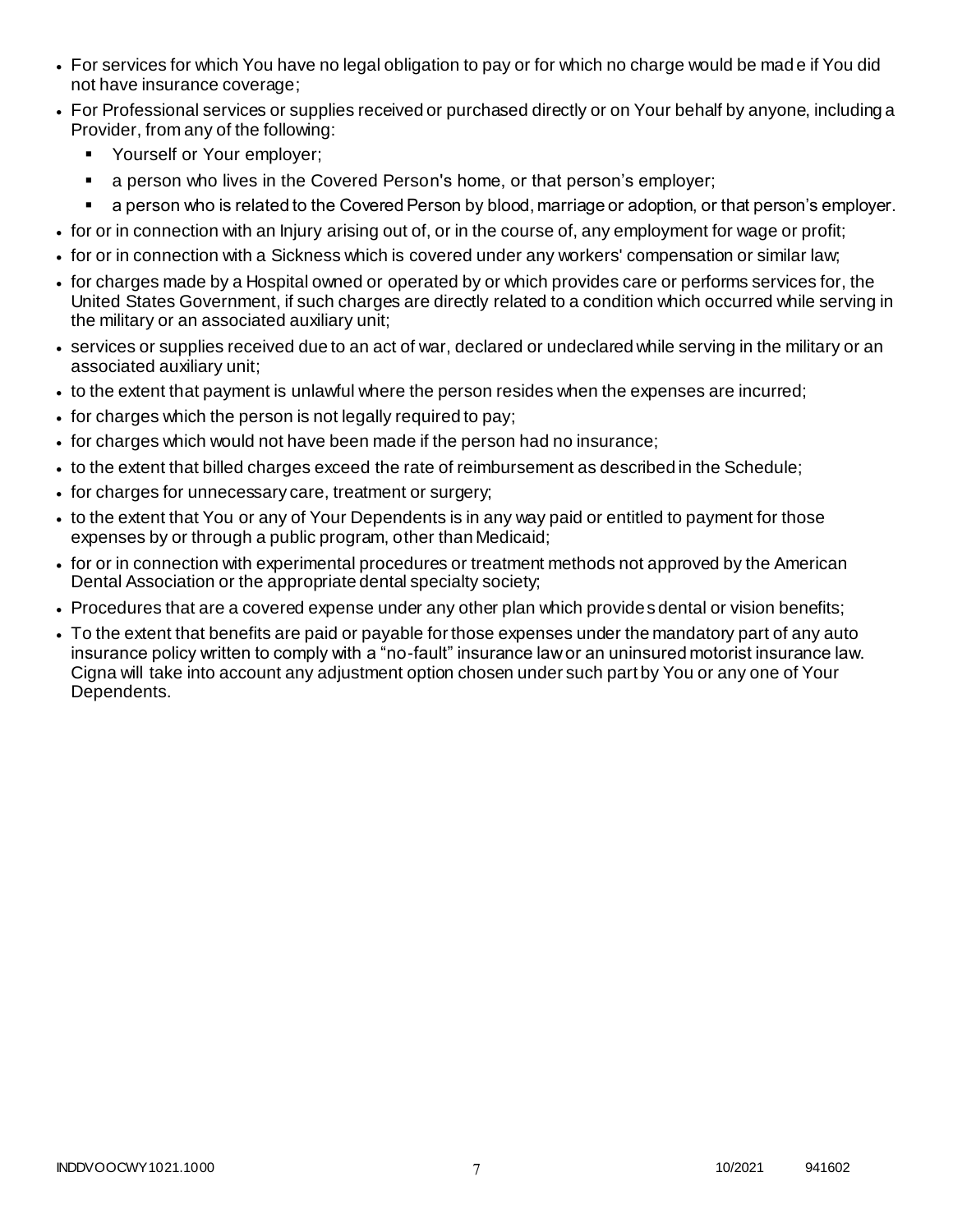### **G. Predetermination of Dental Benefits Program**

Predetermination of Benefits is a voluntary review of a Dentist's proposed treatment plan and expected charges. It is not preauthorization of service and is not required.

The treatment plan should include supporting pre-operative x-rays and other diagnostic materials as requested by Cigna's dental consultant. If there is a change in the treatment plan, a revised plan should be submitted.

Cigna will determine covered dental expenses for the proposed treatment plan. If there is no Predetermination of Benefits, Cigna will determine covered dental expenses when it receives a claim.

Review of proposed treatment is advised whenever extensive dental work is recommended when charges exceed **\$500**.

Predetermination of Benefits is not a guarantee of a set payment. Payment is based on the services that are actually delivered and the coverage in force at the time services are completed.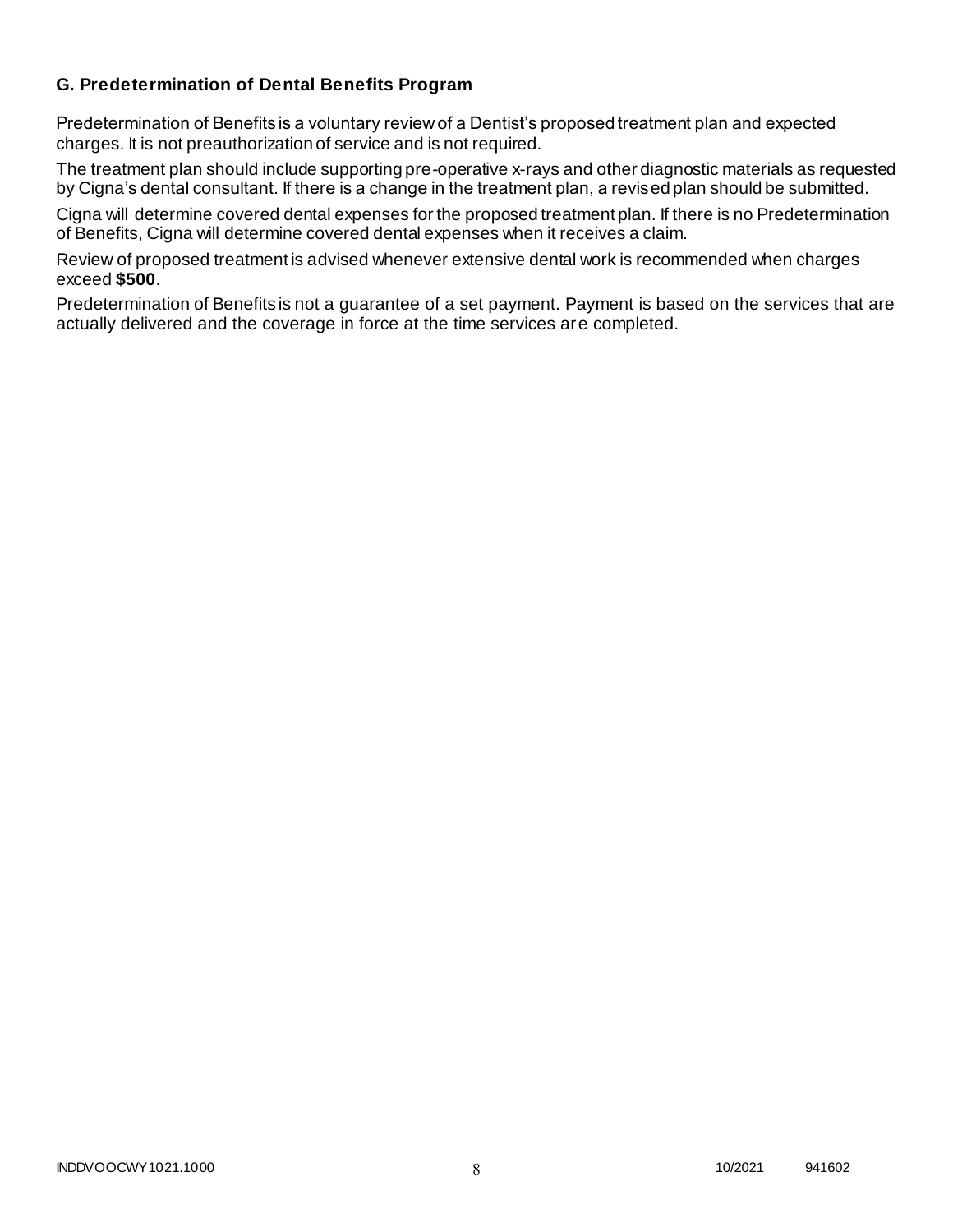### **H. General Provisions**

### **WHEN YOU HAVE A COMPLAINT OR AN APPEAL**

For the purposes of this section, any reference to "You," "Your" or "Yourself" also refers to a representative or Provider designated by You to act on Your behalf, unless otherwise noted.

We want You to be completely satisfied with the care You receive. That is why We have established a process for addressing Your concerns and solving Your problems.

#### **Start with Member Services**

We are here to listen and help. If You have a concern regarding a person, a service, the quality of care, or contractual benefits, You can call Our toll-free number and explain Your concern to one of Our Customer Service representatives. You can also express that concern in writing. Please call or write to Us at the following:

Customer Services Toll-Free Number or address on mycigna.com, explanation of benefits or claim form

We will do Our best to resolve the matter on Your initial contact. If We need more time to review or investigate Your concern, We will get back to You as soon as possible, but in any case within 30 days. If You are not satisfied with the results of a coverage decision, You can start the appeals procedure.

#### **Appeals Procedure**

Cigna has a two step appeals procedure for coverage decisions. To initiate an appeal, You must submit a request for an appeal in writing within 365 days of receipt of a denial notice. You should state the reason why You feel Your appeal should be approved and include any information supporting Your appeal. If You are unable or choose not to write, You may ask to register Your appeal by telephone. Call or write to Us at the toll-free number or address on Your Benefit Identification card, explanation of benefits or claim form.

#### **Level One Appeal**

Your appeal will be reviewed and the decision made by someone not involved in the initial decision. Appeals involving Medical Necessity or clinical appropriateness will be considered by a health care professional.

For level one appeals, We will respond in writing with a decision within 30 calendar days after We receive an appeal for a postservice coverage determination. If more time or information is needed to make the determination, We will notify You in writing to request an extension of up to 15 calendar days and to specify any additional information needed to complete the review. An adverse written decision will specify why the services, procedures or supplies requested are not Medically Necessary and/or Dentally Necessary and will include Your rights to have the decision reviewed, with the possibility of an expedited review if a delayed review would adversely affect You.

If You are not satisfied with Our level-one appeal decision, You may request a level-two appeal.

#### **Level Two Appeal**

If You are dissatisfied with Our level one appeal decision, You may request a second review. To start a level two appeal, follow the same process required for a level one appeal.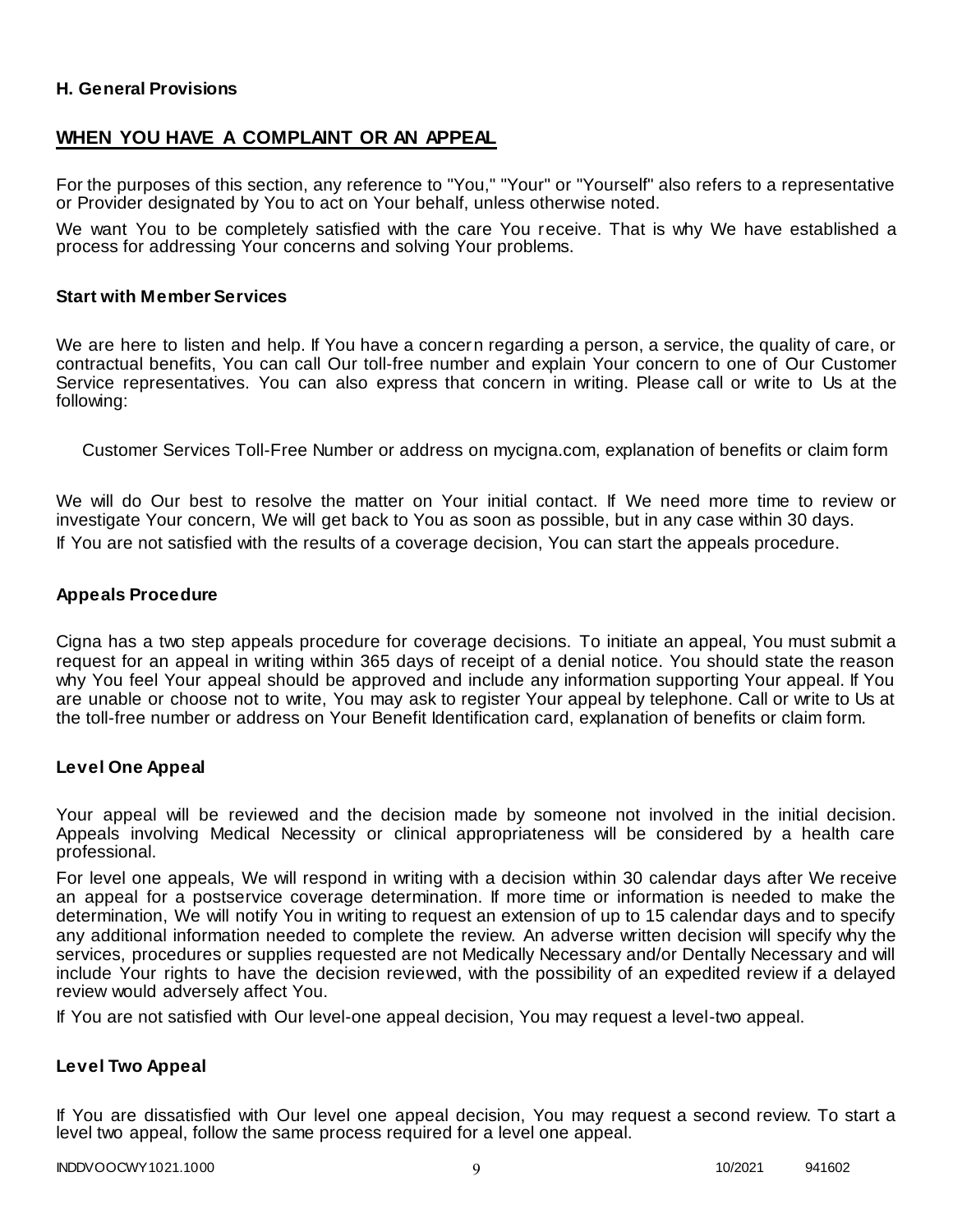Most requests for a second review will be conducted by the Appeals Committee, which consists of at least three people. Anyone involved in the prior decision may not vote on the Committee. For appeals involving Medical Necessity or clinical appropriateness, the Committee will consult with at least one Dentist reviewer in the same or similar specialty as the care under consideration. You may present Your situation to the Committee in person or by conference call.

For level two appeals We will acknowledge in writing that We have received Your request and schedule a Committee review. For postservice claims, the Committee review will be completed within 30 calendar days. If more time or information is needed to make the determination, We will notify You in writing to request an extension of up to 15 calendar days and to specify any additional information needed by the Committee to complete the review. You will be notified in writing of the Committee's decision within five working days after the Committee meeting, and within the Committee review time frames above if the Committee does not approve the requested coverage. An adverse written decision will include the signed opinion of at least one credited medical or dental consultant who agrees with the denial and who is not an employee of Ours if requested by You, Your rights to a review of the decision by health care professionals who have no association with Us and is not the attending physician or physician's partner, and the possible right to an expedited review if a delayed review would adversely affect You. The adverse written decision will also include Your rights to having the claim reviewed by an external review organization.

### **Expedited Review**

An expedited review will be available when a normal review would seriously jeopardize the life or health of a Covered Person or would jeopardize the Covered Person's ability to regain maximum function. A decision for an expedited review decision will be made within 72 hours after the review has commenced.

### **External Review**

Once the internal review process has been exhausted, You have the right to request an external review within 120 days of receiving the Appeals Committee's adverse decision. The request for an external review must be in writing and will need to include all necessary information and documents pertaining to the adverse decision. You must also provide written consent authorizing the Wyoming Commissioner of Insurance to obtain all necessary medical records from both Us and any health care provider used for review purposes regarding the decision to deny, limit, reduce or terminate coverage. All medical records used in the external review process will be held in confidence.

### **Notice of Benefit Determination on Appeal**

Every notice of an appeal decision will be provided in writing or electronically and, if an adverse determination, will include:

- (1) the specific reason or reasons for the denial decision;
- (2) reference to the specific Policy provisions on which the decision is based;
- (3) a statement that the claimant is entitled to receive, upon request and free of charge, reasonable access to and copies of all documents, records, and other Relevant Information as defined;
- (4) upon request and free of charge, a copy of any internal rule, guideline, protocol or other similar criterion that was relied upon in making the adverse determination regarding Your appeal, and an explanation of the scientific or clinical judgment for a determination that is based on a medical necessity, experimental treatment or other similar exclusion or limit.

### **Relevant Information**

INDDVOOCWY1021.1000 10 10/2021 941602 Relevant Information is any document, record, or other information which was relied upon in making the benefit determination; was submitted, considered, or generated in the course of making the benefit determination, without regard to whether such document, record, or other information was relied upon in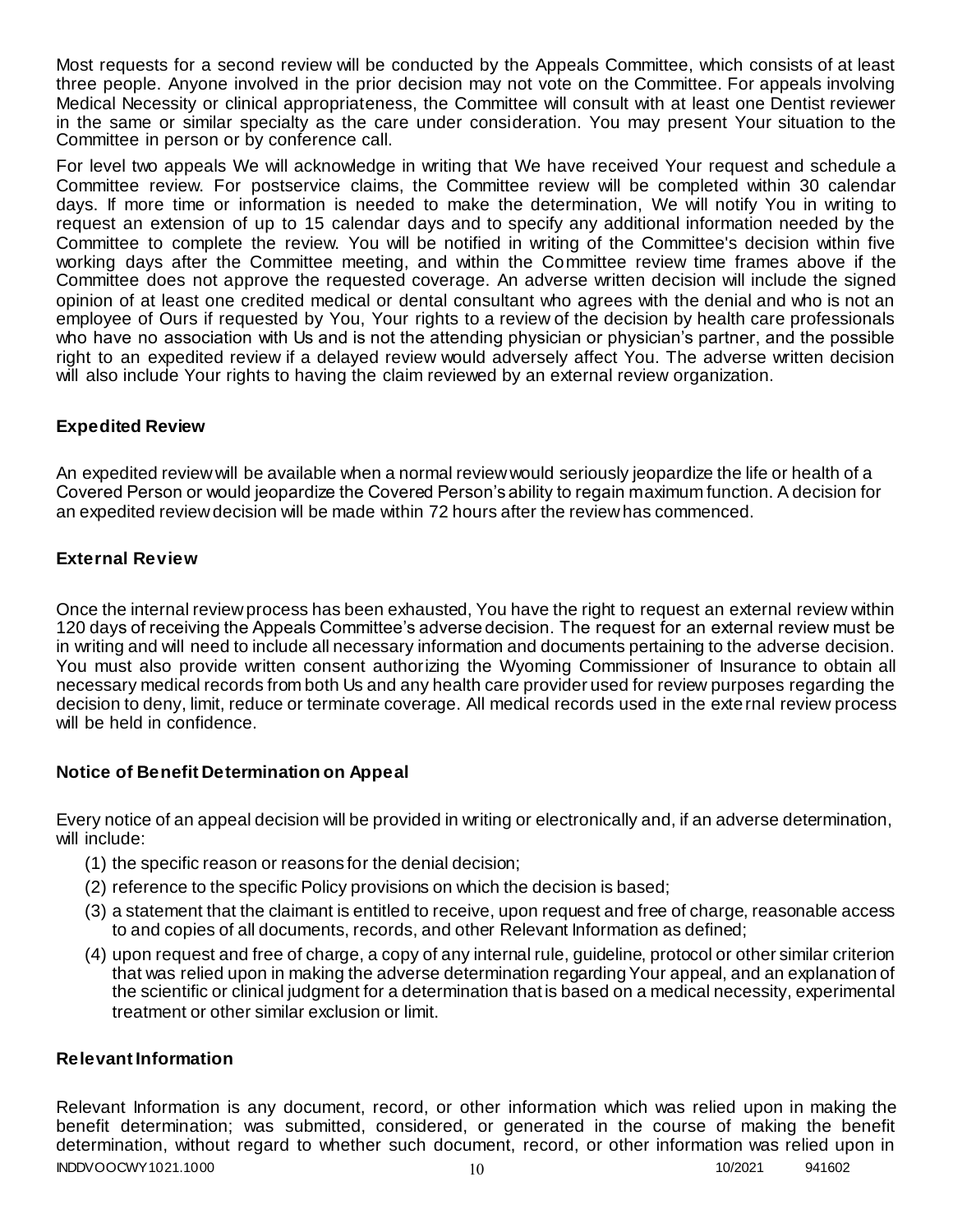making the benefit determination; demonstrates compliance with the administrative processes and safeguards required by federal law in making the benefit determination; or constitutes a statement of policy or guidance with respect to the plan concerning the denied treatment option or benefit or the claimant's diagnosis, without regard to whether such advice or statement was relied upon in making the benefit determination.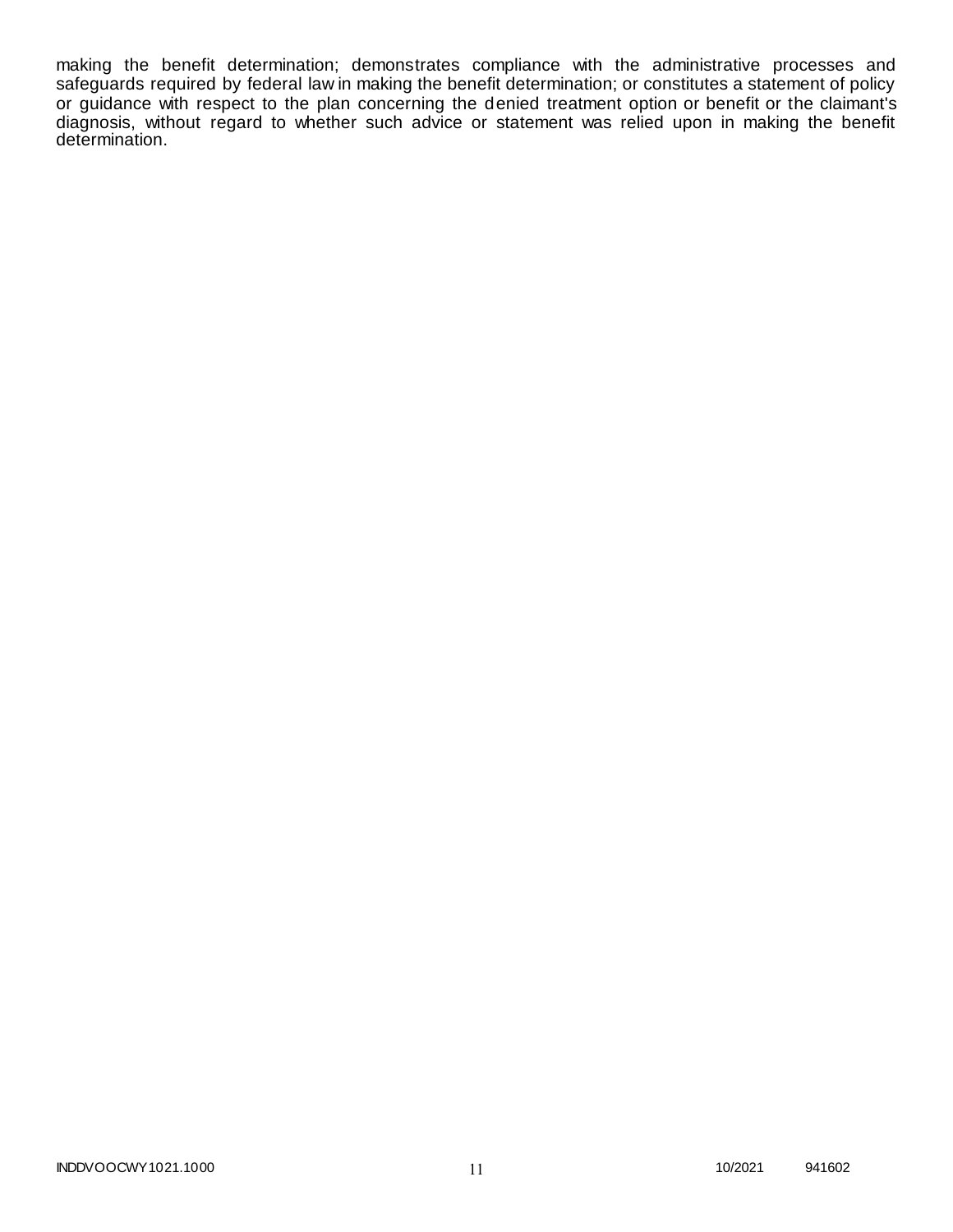# **I. Participating Dental Providers**

Cigna will provide a current list of Dentists currently participating with Cigna and their locations to each Covered Person upon request.

To verify if a Dentist is currently participating with Cigna and is accepting new Cigna Insureds, the Covered Person should visit Our website at mycigna.com.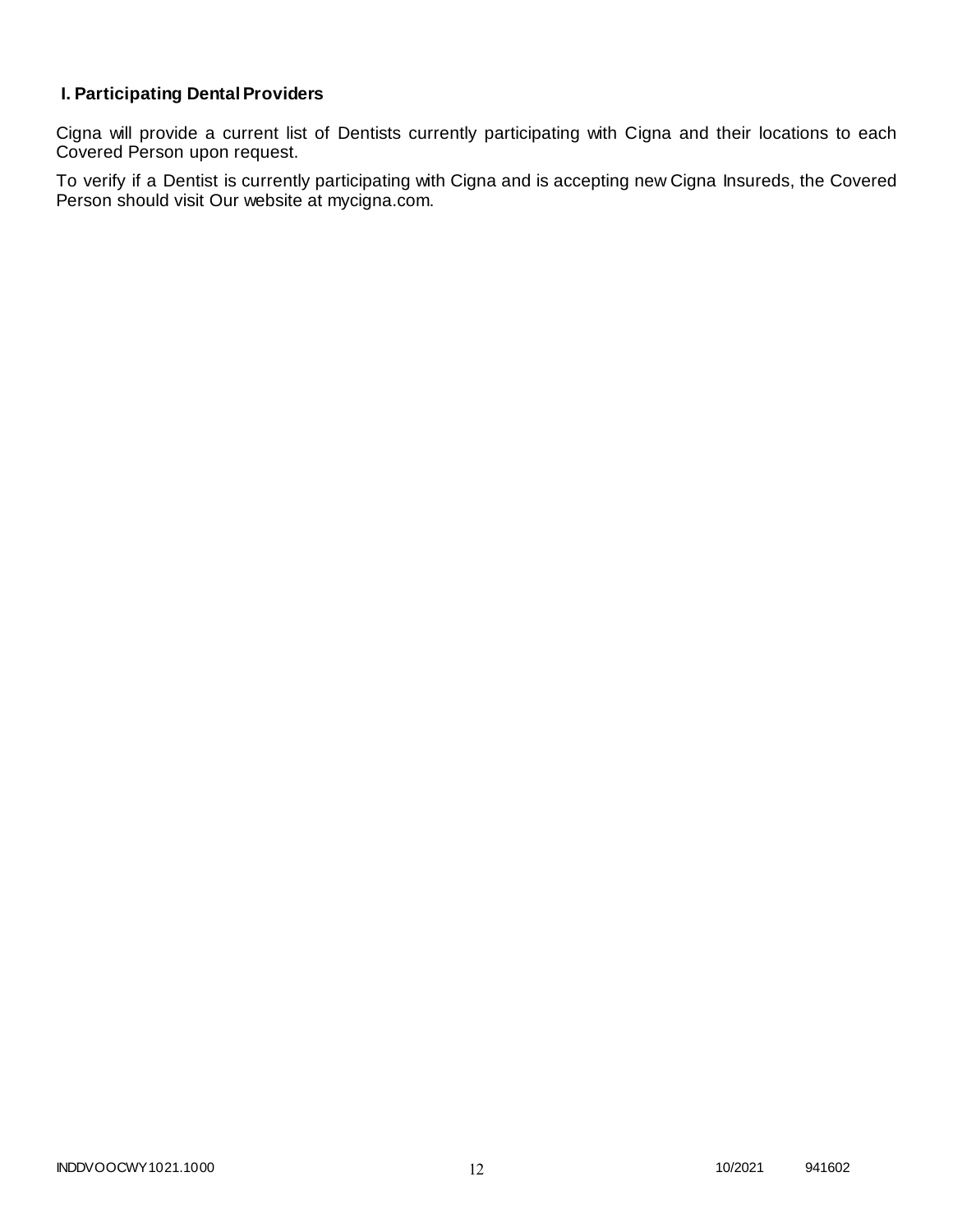### **J. Renewability, Eligibility, and Continuation**

1. The Policy will renew except for the specific events stated in the Policy. Cigna may change the premiums of the Policy with 60 days written notice to the Insured. However, Cigna will not refuse to renew or change the premium schedule for the Policy on an individual basis, but only for all Insureds in the same class and covered under the same Policy as You.

2. The individual plan is designed for residents of Wyoming who are not enrolled under or covered by any other group or individual health coverage. You must notify Cigna of all changes that may affect any Covered Person's eligibility under the Policy.

3. You or Your Dependent(s) will become ineligible for coverage:

- When premiums are not paid according to the due dates and grace periods described in the premium section.
- With respect to Your Spouse, Domestic Partner, or partner to a Civil Union: when the Spouse is no longer married to the Insured or when the union is dissolved.
- With respect to You and Your Family Member(s): when You no longer meet the requirements listed in the Conditions of Eligibility section.
- The date the Policy terminates.
- When the Insured no longer lives in the Service Area.

4. If a Covered Person's eligibility under this Plan would terminate due to the Insured's death, divorce or if other Dependents would become ineligible due to age or no longer qualify as dependents for coverage under this Plan; except for the Insured's failure to pay premium, the Covered Person's insurance will be continued if the Covered Person exercising the continuation right notifies Cigna and pays the appropriate monthly premium within 60 days following the date this Policy would otherwise terminate.